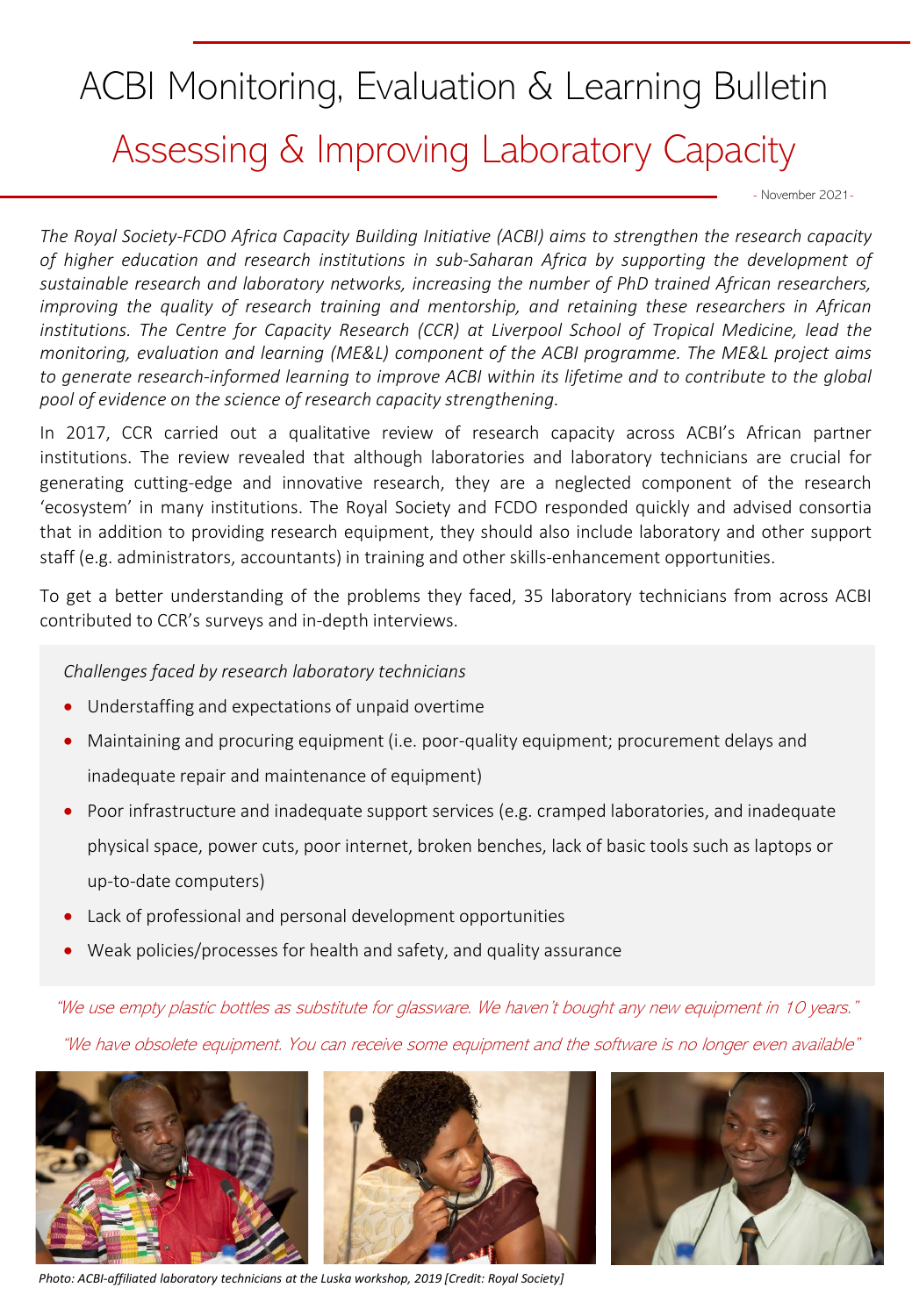Initially laboratory technicians said they felt undervalued; they were not involved in decisions about laboratory services and lacked opportunities for training, networking, conferences and authorship.

"When there's a new machine the training component has to be there to safeguard the equipment [but] they assume you should know."

#### "I want a training, a good training and having a certificate"

As ACBI progressed they appreciated the benefits such as access to high-quality consumables and equipment (including mechanisms for formal transfer of equipment to African laboratories), and better processes for quality assurance and health and safety; some even commercialised their services.

Increasingly the technicians had opportunities for training and exchange visits, and their self-confidence and motivation improved. Workshops to address technicians' priorities were set up and a dedicated online platform enabled the creation of a community of laboratory staff across ACBI.



*Photo: ACBI-affiliated laboratory technicians at the Luska workshop, 2019 [Credit: Royal Society]* 

"That really changed my entire life because I learnt a lot of things from there. I learnt how to run the lab, I learnt how to work with people, I learnt a lot of things"

"From what I learned I'm now tightening the rules to the student in my research lab, because I'm responsible"

"…we understand our common issues through those networking the workshops and we can discuss solutions… it's a form of solidarity"

The technicians proposed ways to improve laboratory capacity to support research that should be built into future collaborations including a) cost-recovery and commercialisation strategies (underpinned by achieving accreditation) which would fund equipment maintenance and repair, and infrastructure improvements, and b) actions to motivate and retain laboratory staff including investing in their professional development and career progression.

"There are percentages that are set aside for maintenance of equipment, in case the equipment is broke"

"Every sample that we're running, the monies that we're getting can be used to sustain the instrument"



*Photo: ACBI-affiliated laboratory technicians at the Luska workshop, 2019 [Credit: Royal Society]*